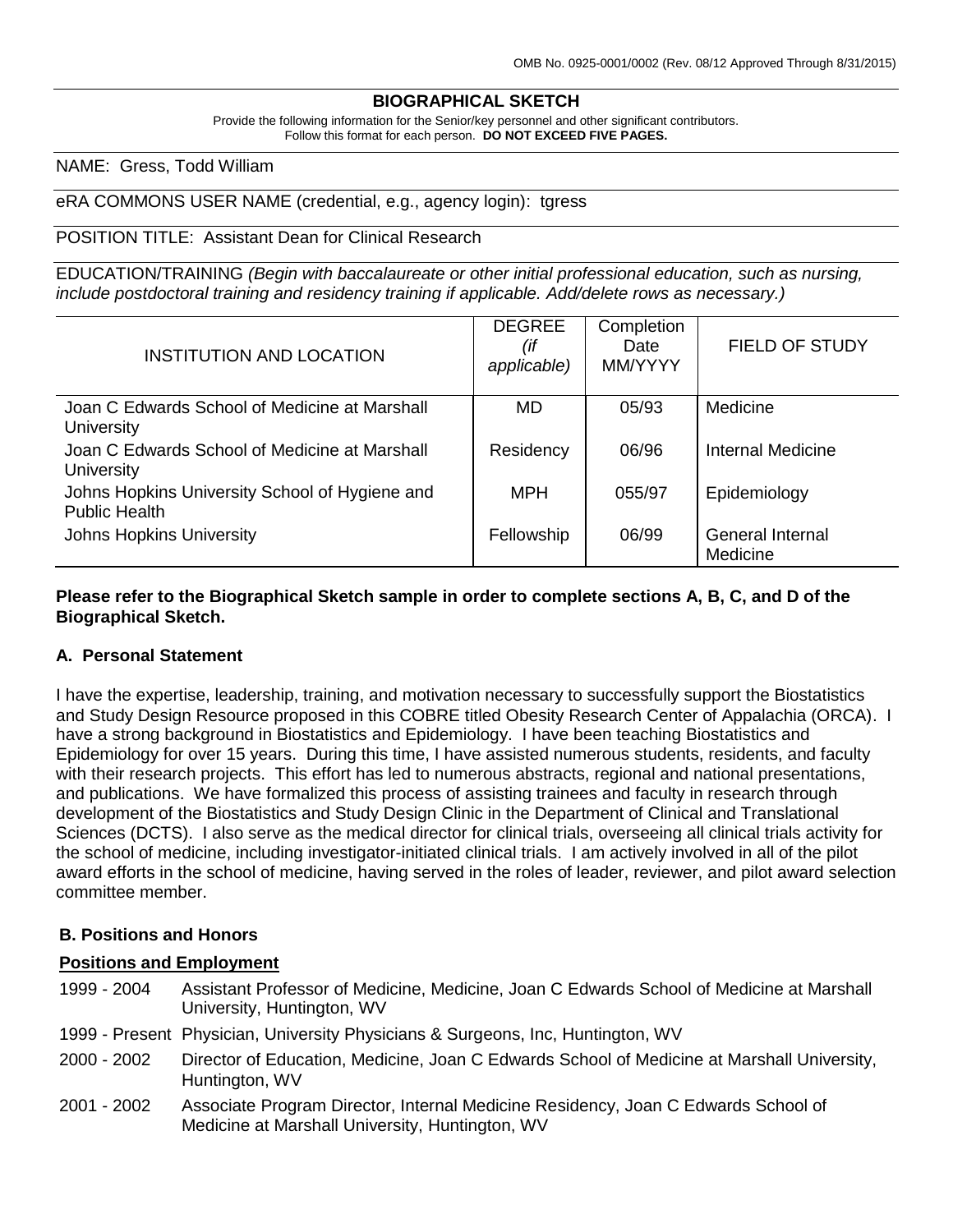- 2001 2009 Assistant Professor of Cardiovascular Medicine, Director of Clinical Cardiovascular Research, Joan C Edwards School of Medicine at Marshall University, Huntington, WV
- 2002 2008 Program Director, Internal Medicine Residency, Joan C Edwards School of Medicine at Marshall University, Huntington, WV
- 2004 Present Associate Professor , Medicine, Joan C Edwards School of Medicine at Marshall University, Huntington, WV
- 2007 2010 Director of Clinical Research, Internal Medicine, Joan C Edwards School of Medicine at Marshall University, Huntington, WV
- 2009 Present Assistant Dean for Clinical Research, Department of Clinical and Translational Sciences, JCESOM, Huntington, WV

## **Other Experience and Professional Memberships**

| 1992 | Alpha Omega Alpha (Junior)                                                    |
|------|-------------------------------------------------------------------------------|
| 1994 | American College of Physicians-American Society of Internal Medicine (Member) |
| 1996 | Society of General Internal Medicine (Member)                                 |

## **Honors**

| 1986        | Dean's List, West Virginia University                                                        |
|-------------|----------------------------------------------------------------------------------------------|
| 1987 - 1989 | Dean's List, Marshall University                                                             |
| 1989        | <b>Pleasant Valley Health Foundation Scholarship</b>                                         |
| 1990        | First Year (MS1) Achievement Award, JCESOM at Marshall University                            |
| 1992        | Outstanding Clinical Science Presentation, Research Day, JCESOM at Marshall University       |
| 1993        | Outstanding Student in Gastroenterology, JCESOM at Marshall University                       |
| 1993        | Outstanding Student in Cardiology, JCESOM at Marshall University                             |
| 1993        | <b>CIBA-GEIGY Award</b>                                                                      |
| 1995        | Chief Resident, Internal Medicine Residency, JCESOM at Marshall University                   |
| 1995        | Outstanding Resident Award for the JCESOM Class of 1995                                      |
| 1995        | Outstanding Clinical Research Presentation, ACP Regional Meeting, WV                         |
| 1995        | Outstanding Clinical Science Presentation, Research Day, JCESOM at Marshall University       |
| 1999, 2000  | Attending of the Year, given by JCESOM at Marshall University Internal Medicine Residents    |
| 2001, 2004  |                                                                                              |
| 2000        | Milton W. Hamolsky Junior Faculty Award for Outstanding Scientific Presentation, 23rd Annual |
|             | Meeting of the Society of General Internal Medicine                                          |

# **C. Contribution to Science**

1. My early publications resulted from my fellowship training in General Internal Medicine. Being a generalist, I have maintained broad research interests throughout my career. One of my most significant contributions came from a secondary data analysis of the ARIC (Atherosclerosis Risk in Communities) cohort. We found that despite previous evidence regarding the metabolic (hyperglycemic) effects of thiazide diuretics, there was no excess risk of incident diabetes when compared to other antihypertensive treatment or no treatment. I served as the lead investigator, performed all data analyses on this large prospective cohort study, and performed primary writing of the manuscript. During that same time period, I investigated a medical education issue examining the effects of the medical student involvement on patient satisfaction with ambulatory care visits.

Gress TW, Nieto FJ, Shahar E, Wofford MR, Brancati FL. 2000. Hypertension and antihypertensive therapy as risk factors for type 2 diabetes mellitus. Atherosclerosis Risk in Communities Study.. *N. Engl. J. Med.* 2000 Mar 30;342(13):905-12.

Gress TW, Flynn JA, Rubin HR, Simonson L, Sisson S, Thompson T, Brancati FL. 2002. Effect of student involvement on patient perceptions of ambulatory care visits: a randomized controlled trial.. *J Gen Intern Med.* 2002 Jun;17(6):420-7.